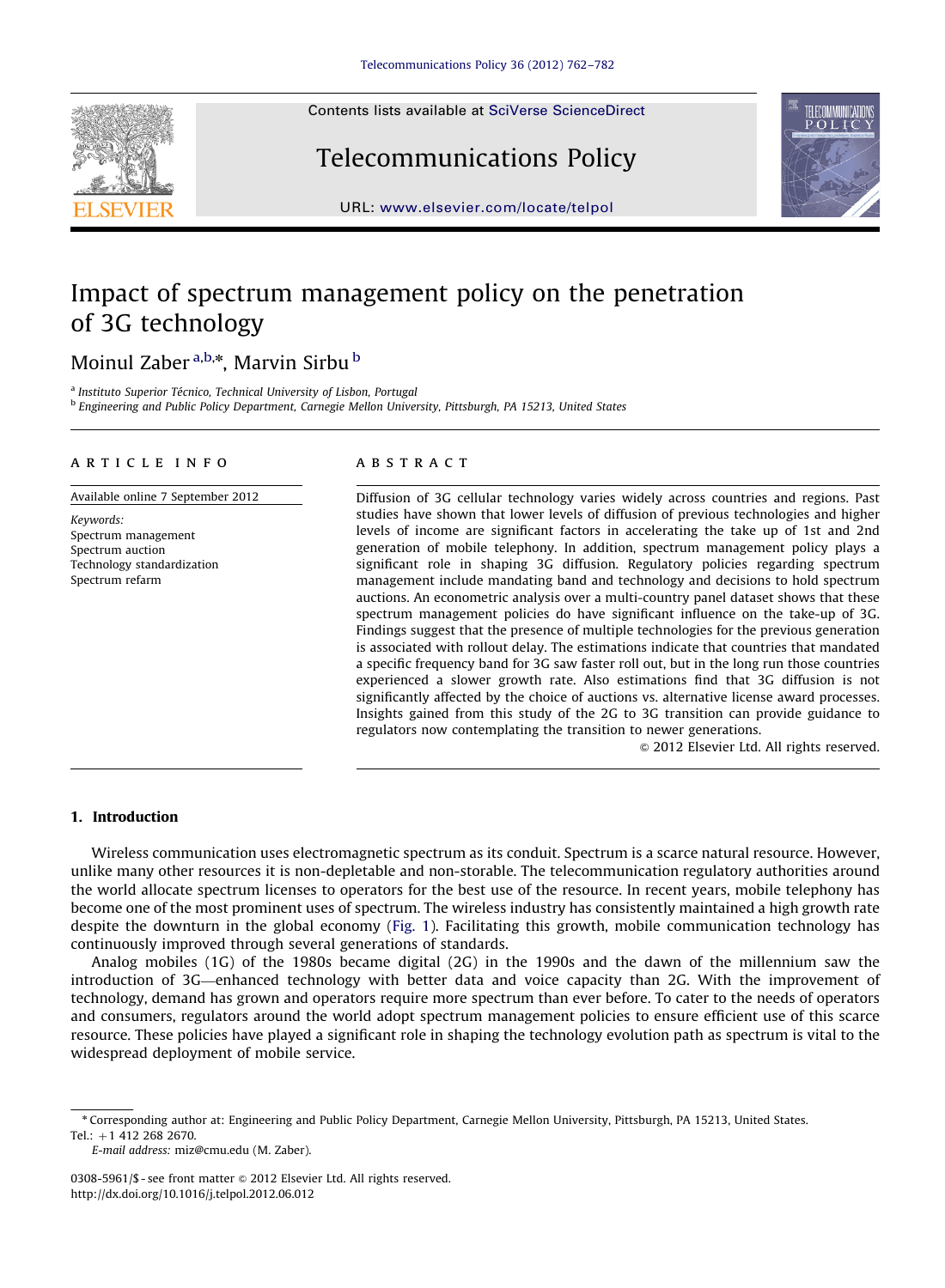<span id="page-1-0"></span>

Fig. 1. Worldwide subscription of 3G and 2G per 100 inhabitants. Source: [ITU \(2010\).](#page--1-0)

This paper endeavors to examine the role of spectrum management policies on the diffusion of 3G technology. Since its inception, 3G has not been homogeneous in deployment. Some countries embraced the system earlier than others. Various authors argue that this diversity is influenced by the prior existence of a robust mobile market, and the economic characteristics of the countries ([Lee, Chan-Olmsted, & Kim, 2009;](#page--1-0) [Finn, Arvid, & Kristin, 2010\)](#page--1-0). But little has been reported about the role of spectrum management policies.

A spectrum management scheme is a set of policies and procedures that enables national regulatory authorities to select which band of spectrum is to be assigned to which operator for what use. Among various regulatory decisions, the most crucial are: the choice of spectrum band, the decision regarding technology standards and the method of awarding licenses. In most cases, the regulators make available a new specific band of spectrum for the introduction of newer technology or to respond to spectrum need. This decision depends on various technical and policy oriented issues such as channel interference,<sup>1</sup> competition, and social needs. Based on these criteria the regulators may award operators a new spectrum band or allow them to reuse their existing licensed spectrum for a new generation.

The regulators mandate a specific spectrum band for a specific generation of technology to ensure global roaming, economies of scale and to avoid the problems of non-compatibility [\(Bohlin, Madden, & Morey, 2010\)](#page--1-0). However, this decision can hinder operators from repurposing an already acquired band and may also create path dependence that can lead to an inferior technology standard that is costly to change [\(Cramton, 2002](#page--1-0)).

The regulators allocate new spectrum using auctions or hearings, or let the operators repurpose their previously owned spectrum whenever a new generation of technology is introduced. In auctions the operators bid for spectrum lots and the highest bidder gets the license for that specific lot. In hearings, operators propose their spectrum usage plans to the regulator. After hearing the proposals the regulators award spectrum to the most attractive bid [\(Cramton, 2002](#page--1-0)) Repurposing does not require the operators to pay for new spectrum. Auctions, while applauded by cash-strapped governments, are criticized by operators because the resulting high prices raise operators' costs. However, capital debt due to auctions might also act as an incentive for fast rollout.

Regulatory policies directly affect the course of certain technologies in specific countries ([Peha, 1998\)](#page--1-0). Hence using only demographic and economic factors to explain differences in the diffusion of telecommunication technology seems incomplete. One measure of the success of regulatory policies lies in the rate of diffusion of the affected technology. Correct polices can increase the speed of diffusion whereas flawed policies can hinder growth. Therefore, this research examines the effect of regulatory policies regarding spectrum band, technology, and the award process on the diffusion of 3G around the world.

This paper is structured as follows. Section 2 introduces the technology, spectrum management schemes and the hypotheses. [Section 3](#page--1-0) presents the model for analysis. [Section 4](#page--1-0) gives empirical analysis of the data and presents the main results, which is followed by the conclusions in [Section 5](#page--1-0).

#### 2. Mobile telephony and spectrum policies: Background and hypotheses

#### 2.1. The technology generations

The two prevalent technologies of  $2G<sup>2</sup>$  telephony are GSM and cdmaOne. GSM is based on TDMA and FDMA while cdmaOne is based on CDMA.3 To support higher data rates and multimedia services the International Telecommunications Union (ITU) created IMT-2000 as a family of standards popularly termed 3G. The goal was to enable the provision of both

<sup>&</sup>lt;sup>1</sup> In wireless system, interference caused by extraneous power from a signal in an adjacent channel is termed channel interference.

<sup>&</sup>lt;sup>2</sup> 2G systems are predominantly voice based with limited data transport capability. GSM supports data rate of 9.6 kb/s and with advanced GPRS and EDGE technology the data rate goes up to almost 160 kb/s per user while cdmaOne data rate can range up to 115 kb/s ([Karim](#page--1-0) [& Sarraf, 2002](#page--1-0)).

<sup>3</sup> TDMA (Time Division Multiple Access) is a digital RF link where multiple devices share a single carrier frequency by taking turns. Each device gets the channel exclusively for a certain time slice, then gives it up while all the other devices take their turn. FDMA (Frequency Division Multiple Access) refers to the separation of multiple digital RF links by frequency. CDMA (Code Division Multiple Access) is a digital RF link that allows several devices or base stations to send information simultaneously on a wideband channel. Transmiters are assigned separate codes; recievers use these codes to separate out a single signal from the several being transmitted simultaneously.